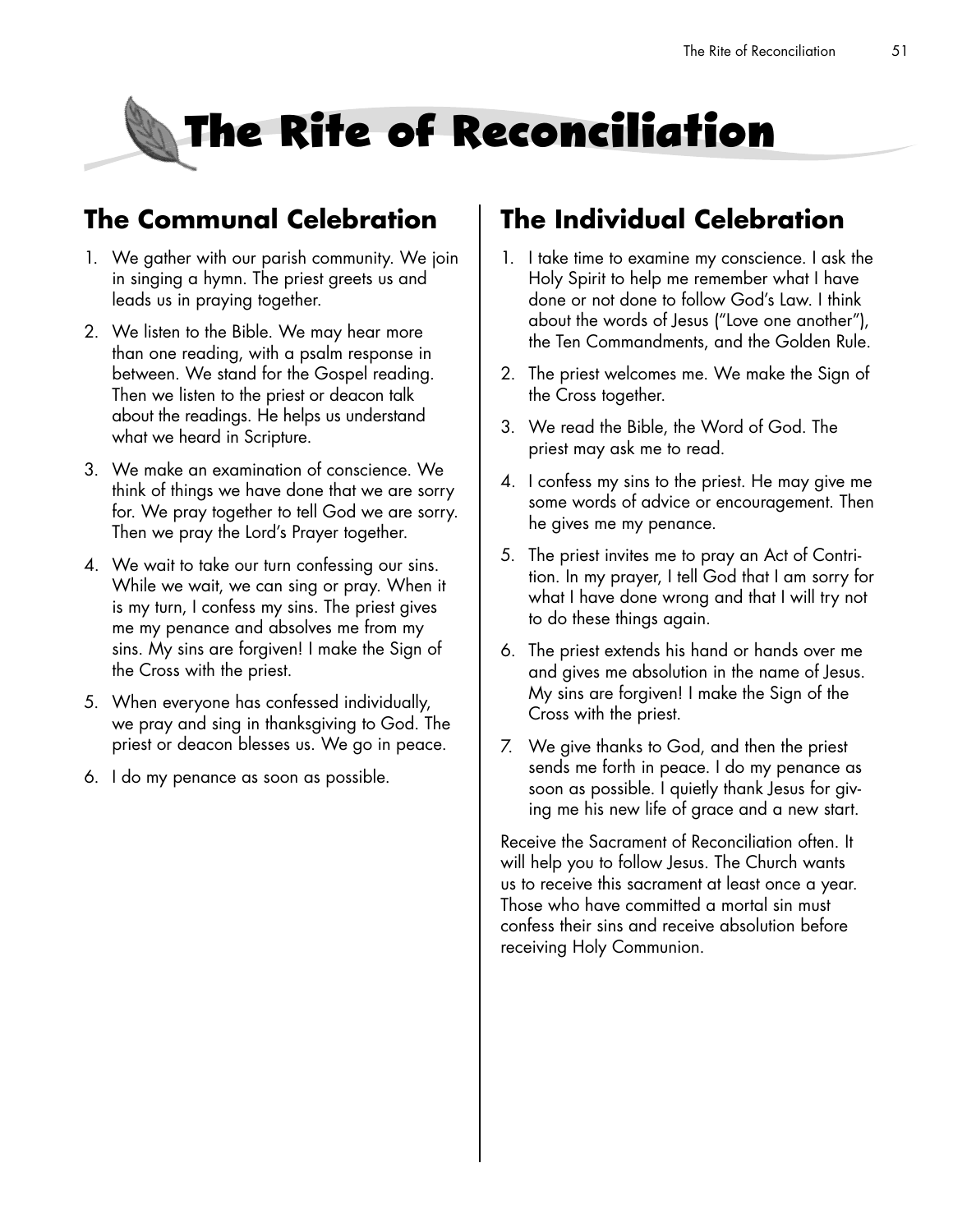

Think about the words of Jesus: "Love one another as I have loved you." Ask the Holy Spirit to bring to your mind what you have done, or what you have not done, to follow God's Law.

## **A Prayer to the Holy Spirit**

Come, Holy Spirit, fill the hearts of your faithful and kindle in them the fire of your love. Send forth your Spirit and they shall be created. And you shall renew the face of the earth.

### **Ask Yourself**

- Have I used God's name and the name of Jesus with respect?
- Have I honored God by saying my prayers?
- Have I done my best to pay attention at Mass and to pray and sing with my parish?
- Have I shown love to my parents and others who care for me by listening to them and always doing as they ask?
- Have I lied to my parents or my teachers?
- Have I been helpful to my brothers and sisters? Have I been mean to them?
- Have I treated others in a kind and friendly way, or have I been mean to others?
- Have I played fairly?
- Did I call names or tell lies about someone?
- Did I share my things with others?
- Have I treated the belongings of others carefully? Have I taken what does not belong to me?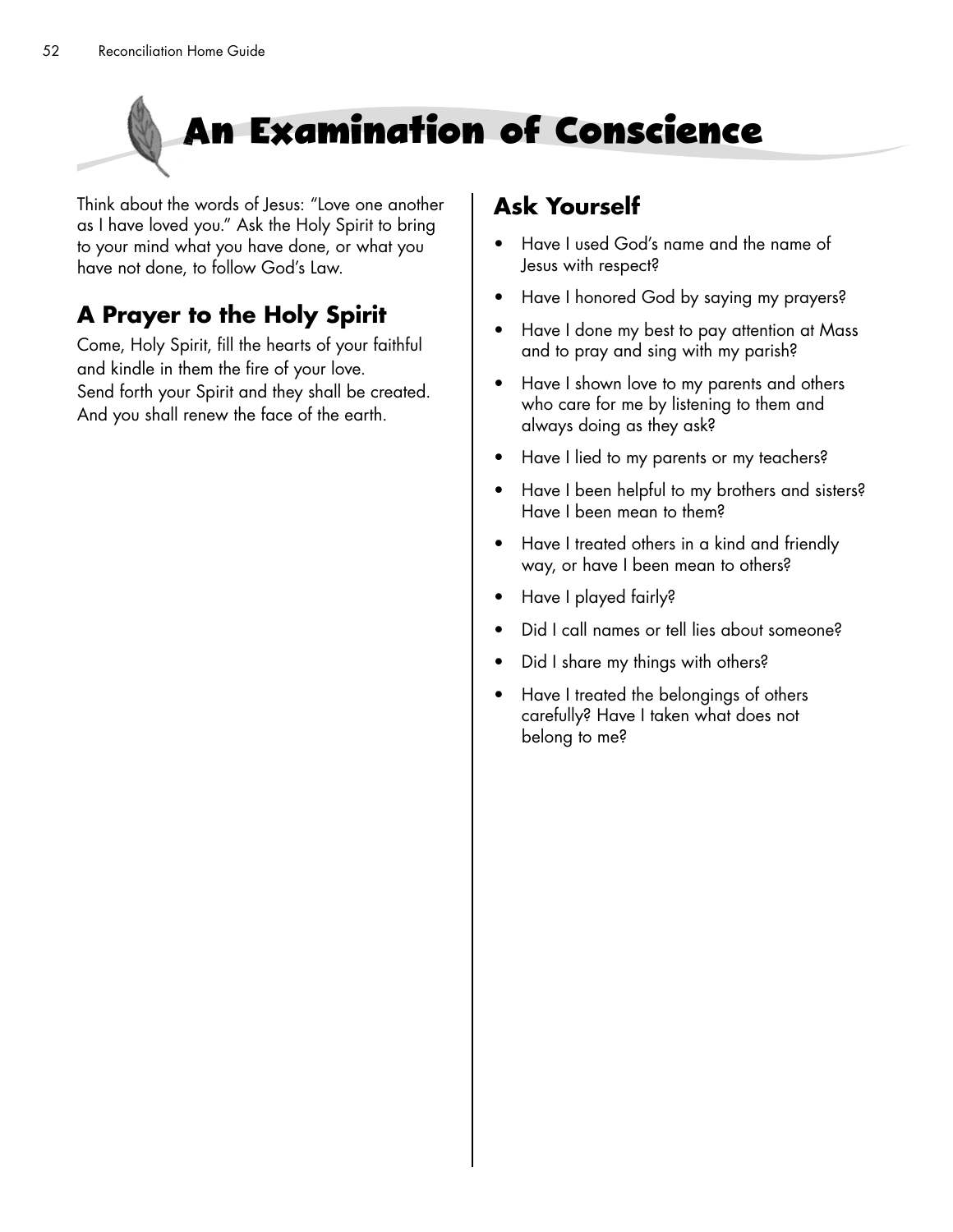## **Reconciliation Key Words**

#### **A**

**absolution** God's forgiveness of our sins through the words and actions of the priest

**accident** something done by mistake, or an action with unintended results; an unplanned event

**Act of Contrition** the prayer we say in the Sacrament of Reconciliation to express our sorrow for our sins and our promise not to sin in the future

#### **C**

**confession** another name for the Sacrament of Reconciliation; telling our sins to the priest during the Sacrament of Reconciliation

**conscience** the knowledge of right and wrong that we have within us

**contrition** true sorrow for our sins and a desire to avoid sin in the future

**conversion** changing for the better; turning our lives back to God

#### **D**

**disciple** someone who follows the instructions of a teacher; a close follower of Jesus

#### **E**

**examination of conscience** thinking about our actions, any sins we may have committed, and how we could have better kept the Ten Commandments and been better followers of Jesus' way of love

#### **F**

**forgive** to give up resentment or anger toward someone who has caused harm, restoring friendship and love

#### **G**

**grace** the free gift of God's own life in us, which makes us his children

**Greatest Commandment** the most important commandment, the commandment to love God and others, given to us by Jesus (see Mark 12:28–31)

#### **M**

**mercy** the loving kindness of God to all his children; the love and forgiveness we receive in the Sacrament of Reconciliation

**mortal sin** a serious sin, committed on purpose, that completely breaks our loving relationship with God

**P**

**peace** an inner feeling of calm or quiet; peace is a gift of the Holy Spirit that we receive in the Sacrament of Reconciliation

**penance** a prayer or good action to show that we will do better

#### **S**

#### **Sacrament of Penance and Reconciliation**

the sacrament in which God forgives our sins and brings us back together with him and with the **Church** 

**sacraments** seven holy signs that Jesus gave the Church, which give us a share in God's life. The Seven Sacraments are Baptism, Confirmation, the Eucharist, Penance and Reconciliation, Anointing of the Sick, Matrimony, and Holy Orders.

**Sacred Scripture** the Word of God; another name for the Bible

**sin** something we say, do, or think that does not follow God's Law. When we sin we offend God and hurt our relationship with him.

#### **T**

**Ten Commandments** the ten important rules God gave to Moses and to us, to keep us safe and happy

#### **V**

**venial sin** a less serious sin that weakens, but does not completely break, our loving relationship with God